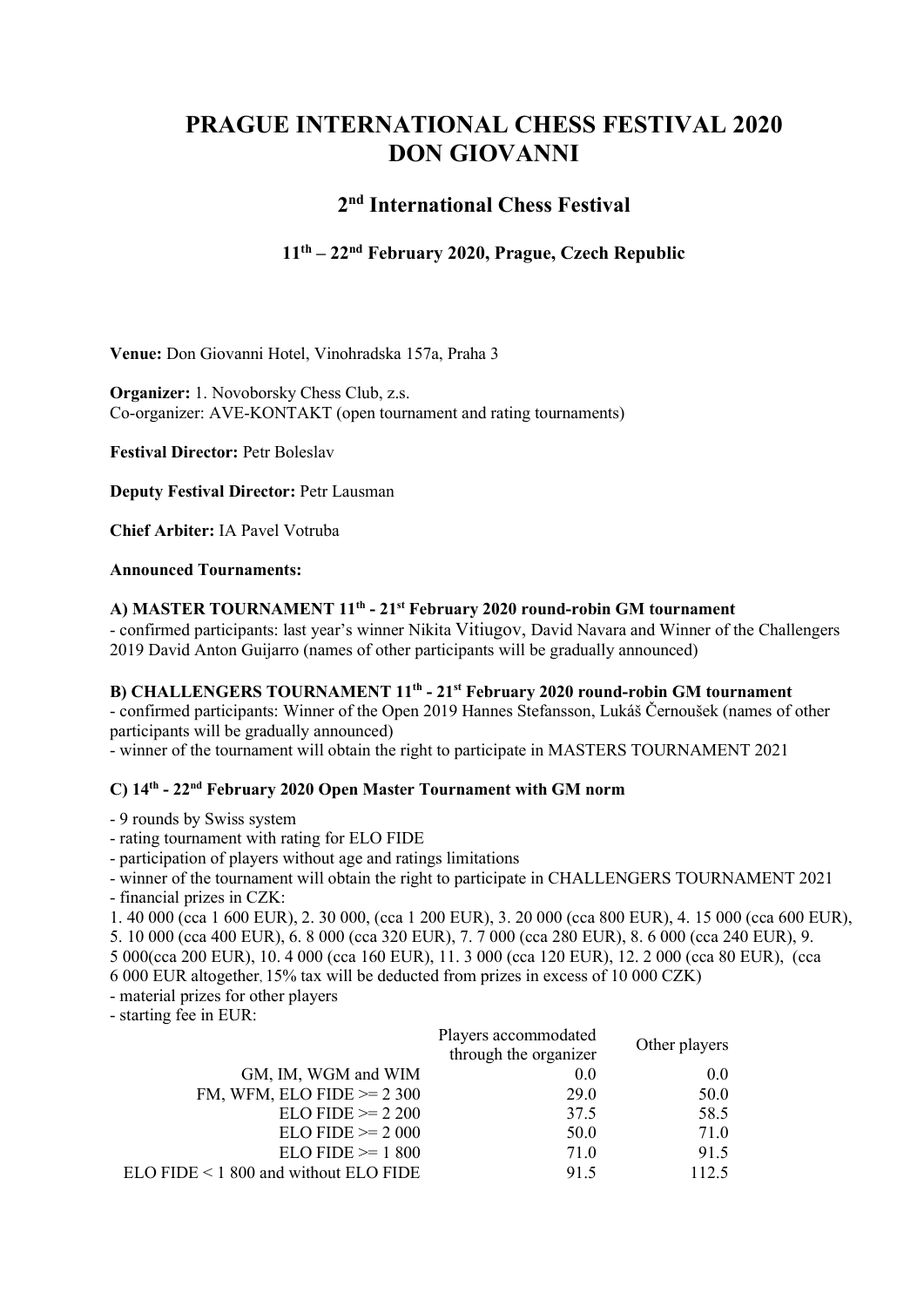- fees for rating of the tournament results for ELO in the amount of 2,5 EUR per player charged according to the economic directive of the Czech Chess Federation are not included in the starting fee and will be paid by participants during the registration, the organizer pays these fees for players with GM, IM, WGM and WIM titles

- players registered after  $15<sup>th</sup>$  of January 2020 will pay additional charge of 8,5 EUR

#### D, E, F, G)  $14<sup>th</sup>$  -  $22<sup>nd</sup>$  February 2020 round-robin rating tournaments

- D – ELO FIDE 1900 - 2099, E – ELO FIDE 1650 - 1899, F – ELO FIDE 1400 - 1649, G - ELO FIDE < 1400

- $-8 10$  players in the group,  $7 9$  rounds
- rating for ELO FIDE

- the organizer reserves the right to accept a player whose ELO does not meet requirements of the

- tournament in exceptional cases
- material prizes
- starting fee: 41,5 EUR
- refundable deposit: 21 EUR for the finishing of the tournament

- fees for rating of the tournament results for ELO in the amount of 5,5 EUR per player charged according to the economic directive of the Czech Chess Federation are not included in the starting fee and will be paid by participants during the registration

## H) 13th February 2020 Open Rapid Tournament

- 7 rounds by Swiss system, 2 x 10 min/5 sec per move,

- rating for ELO FIDE and Czech rating,
- financial prizes in CZK: 1. 1 500 (cca 60 EUR), 2. 1 000 (cca 40 EUR), 3. 500 (cca 20 EUR),
- material prizes for other players,
- starting fee: 4 EUR,
- fees for rating of the tournament results for ELO in the amount of 0,5 EUR (or 10 CZK) per player are charged according to the Economic directive of the Chess Federation of the Czech Republic. They are not included in the starting fee and will be paid by participants during the registration. The organizer will pay these fees for players with GM, IM, WGM and WIM titles,
- Registration in advance is not possible.

### I) 19th February 2020 Open Blitz Tournament

- 11 rounds by Swiss system, 2 x 3 min/2 sec per move,
- rating for ELO FIDE,
- financial prizes and material prizes: according to amount of participated players,
- starting fee: 2 EUR,
- fees for rating of the tournament results for ELO in the amount of 0,5 EUR (or 10 CZK) per player are charged according to the Economic directive of the Chess Federation of the Czech Republic. They are not included in the starting fee and will be paid by participants during the registration,
- Registration in advance is not possible.

#### Criteria used for ranking and prizes distribution:

D, E, F, G: tournaments – 1. number of points, 2. mutual game., 3. S.-B, 4. the greater number of games played with black, 5. drawing of lots

C, I, H tournaments – 1. number of points, 2. Buchholz Cut 1 (the result of an opponent with the lowest point profit is deducted), 3. Buchholz, 4. S.-B., 5. the greater number of games played with black

Prizes in tournaments C are distributed according to Hort system among such number of players which corresponds to the number of advertised prizes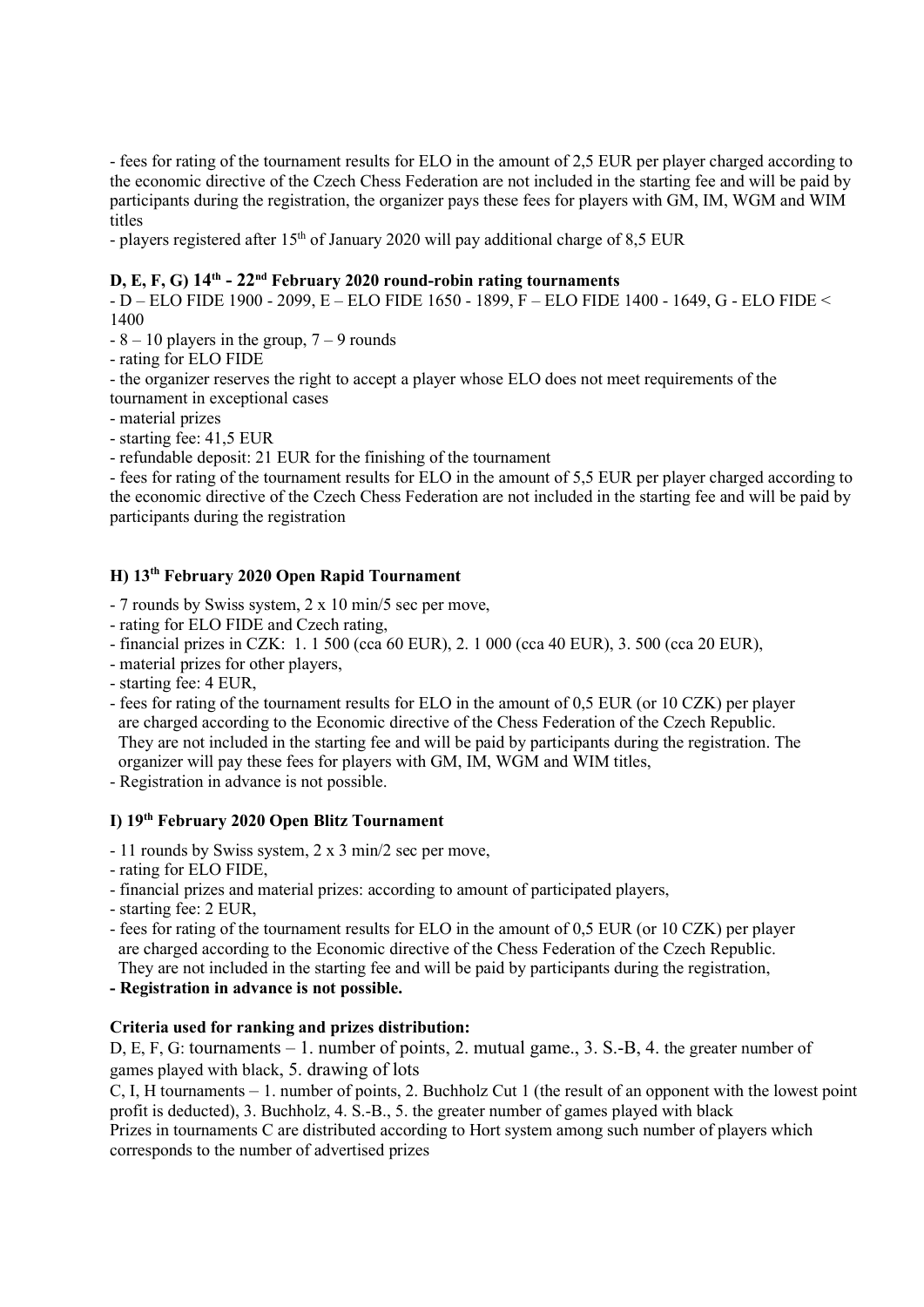Rate of the game:  $2x \frac{1}{5} h/40 + 30 m in + 30 s/move$ , waiting time 1 h in case of late arrival Default (waiting) time for tournaments C, D, E, F, G: 1 hour.

#### Accommodation:

Don Giovanni Hotel \*\*\*\* (the playing hall is situated in the hotel) 2-bed rooms with a shower and WC, WiFi connection price including breakfast 66,5 EUR/room and night if only 1 person occupies the room, 54,0 EUR/ room and night is charged

Uno Hotel \*\*\* (at a distance of 1,5km from the playing hall) 2-bed rooms with a shower and WC, WiFi connection price 46 EUR / room and night if only 1 person occupies the room, 37,5 EUR / room and night is charged

Board-meals: at Don Giovanni Hotel according to your choice

#### Time schedule:

| Tuesday   | $11th$ February           | 18.00           | Opening ceremony A, B                   |
|-----------|---------------------------|-----------------|-----------------------------------------|
| Wednesday | 12 <sup>th</sup> February | 15.00           | $1st$ round A, B                        |
| Thursday  | $13th$ February           | 15.00           | $2nd$ round A, B                        |
|           |                           | $15.00 - 16.00$ | Registration H - rapid tournament       |
|           |                           | $16.30 - 21.00$ | $1st - 7th$ round H – rapid tournament  |
|           |                           | $19.00 - 22.00$ | Registration C, D, E, F, G              |
| Friday    | $14th$ February           | $10.00 - 14.00$ | Prezence C, D, E, F, G                  |
|           |                           | 15.00           | $3rd$ round A, B                        |
|           |                           |                 | $1st$ round C, D, E, F, G               |
| Saturday  | $15th$ February           | 15.00           | $4th$ round A, B                        |
|           |                           |                 | $2nd$ round C, D, E, F, G               |
| Sunday    | $16th$ February           | 15.00           | $5th$ round A, B                        |
|           |                           |                 | $3rd$ round C, D, E, F, G               |
| Monday    | $17th$ February           | 15.00           | $4th$ round C, D, E, F, G               |
| Tuesday   | $18th$ February           | 15.00           | $6th$ round A, B                        |
|           |                           |                 | $5th$ round C, D, E, F, G               |
| Wednesday | $19th$ February           | $09.00 - 09.45$ | Registration I - blitz tournament       |
|           |                           | $10.00 - 13.00$ | $1st - 11th$ round I - blitz tournament |
|           |                           | 15.00           | $7th$ round A, B                        |
|           |                           |                 | $6th$ round C, D, E, F, G               |
| Thursday  | 20 <sup>th</sup> February | 15.00           | $8th$ round A, B                        |
|           |                           |                 | $7th$ round C, D, E, F, G               |
| Friday    | $21st$ February           | 14.00           | $9th$ round A, B                        |
|           |                           |                 | $8th$ round C, D, E, F, G               |
|           |                           | 20.00           | Closing ceremony A, B                   |
| Saturday  | $22nd$ February           | 09.00           | $9th$ round C, D, E, F, G               |
|           |                           | 15.00           | Closing ceremony C, D, E, F, G          |

#### Starting fee and accommodation payments:

Starting fees for D, E, F, G tournaments are paid in advance through on-line card payment or by bank transfer to an account of AVE-KONTAKT, s.r.o.